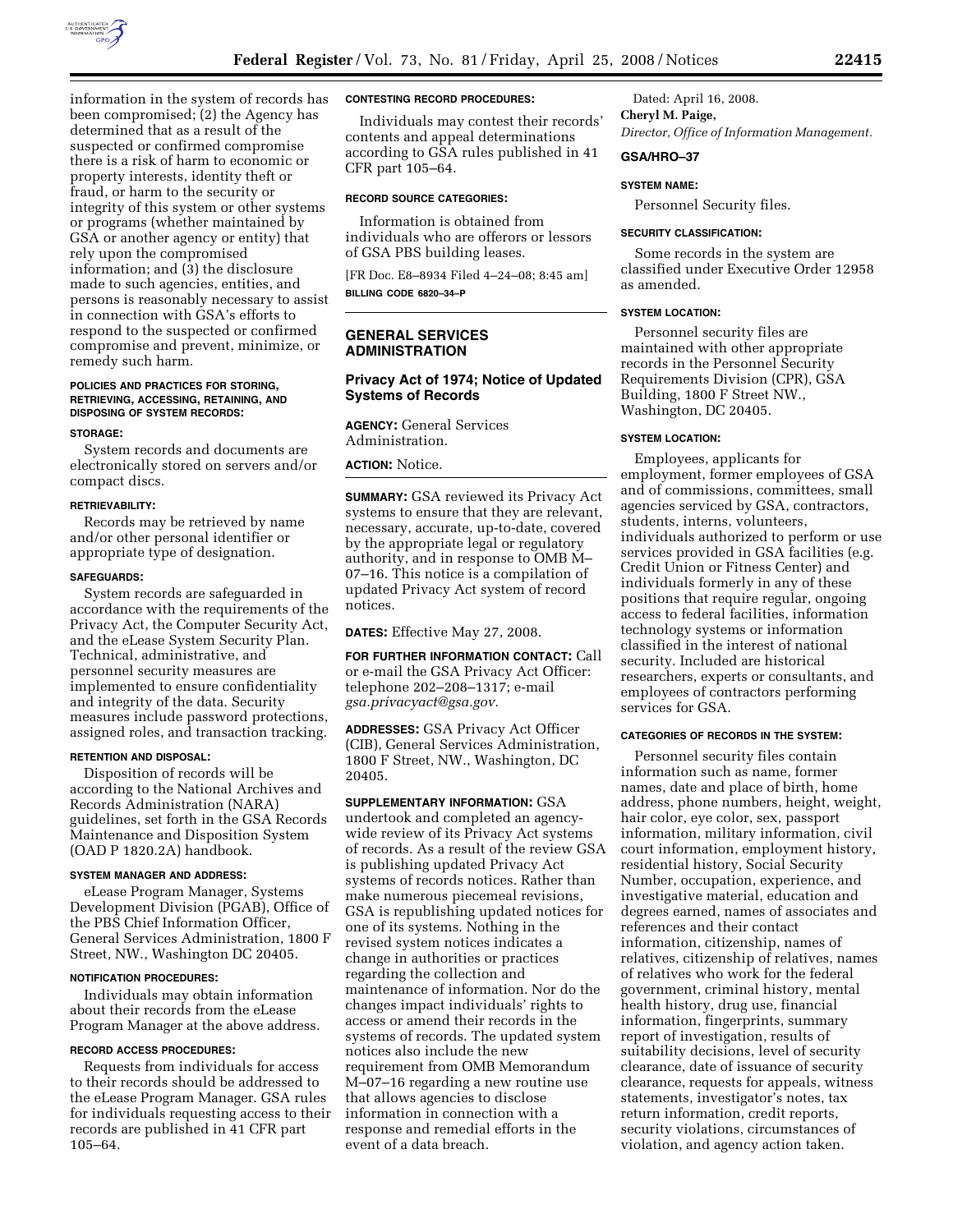*Forms:* SF–85, SF–85P, SF–86, SF–87, GSA Form 3665, OF306, FD258, GSA Form 1380, GSA Form 3648.

# **AUTHORITY FOR MAINTAINING THE SYSTEM:**

Depending upon the type of investigation, GSA is authorized to ask for this information under Executive Orders 10450 as amended, 10865 as amended, 12968 as amended, and 12958 as amended; sections 3301 and 9101 of title 5, U.S. Code; sections 2165 and 2201 of title 42, U.S. Code; parts 5, 731, 732, and 736 of title 5, Code of Federal Regulations; and Homeland Security Presidential Directive 12.

# **PURPOSE:**

To assemble in one system information pertaining to issuing security clearances and public trust certifications, suitability decisions, fitness for service of applicants for federal employment and contract positions, and administrative actions. Information security files also are used for recommending administrative action against employees found to be violating GSA classified national security information regulations.

#### **ROUTINE USES OF RECORDS IN THE SYSTEM, INCLUDING THE TYPES OF USERS AND THE PURPOSES OF SUCH USES:**

a. In any legal proceeding, where pertinent, to which GSA is a party before a court or administrative body.

b. To the Department of Justice when: (a) The agency or any component thereof; or (b) any employee of the agency in his or her official capacity; (c) any employee of the agency in his or her individual capacity where agency or the Department of Justice has agreed to represent the employee; or (d) the United States Government, is a party to litigation or has an interest in such litigation, and by careful review, the agency determines that the records are both relevant and necessary to the litigation and the use of such records by DOJ is therefore deemed by the agency to be for a purpose compatible with the purpose for which the agency collected the records.

c. To authorized officials engaged in investigating or settling a grievance, complaint, or appeal filed by an individual who is the subject of the record.

d. Except as noted on Forms SF–85, 85–P, and 86, when a record on its face, or in conjunction with other records, indicates a violation or potential violation of law, whether civil, criminal, or regulatory in nature, and whether arising by general statute or particular program statute, or by regulation, rule, or order issued pursuant thereto,

disclosure may be made to the appropriate public authority, whether Federal, foreign, State, local or tribal, or otherwise, responsible for enforcing, investigating or prosecuting such violation or charged with enforcing or implementing the statute, or rule, regulation, or order issued pursuant thereto, if the information disclosed is relevant to any enforcement, regulatory, investigative or prosecutorial responsibility of the receiving entity.

e. To a Federal agency in connection with the hiring or retention of an employee; the issuance of a security clearance; the reporting of an investigation; the letting of a contract; or the issuance of a grant, license, or other benefit to the extent that the information is relevant and necessary to a decision.

f. To agency contractors or volunteers who have been engaged to assist the agency in the performance of a contract service, cooperative agreement, or other activity related to this system of records and who need to have access to the records in order to perform their activity. Recipients shall be required to comply with the requirements of the Privacy Act of 1974, as amended, 5 U.S.C. 552a.

g. To the Office of Personnel Management (OPM), the Office of Management and Budget (OMB), or the Government Accountability Office (GAO) when the information is required for program evaluation purposes.

h. To a Member of Congress or staff on behalf of and at the request of the individual who is the subject of the record.

i. To an expert, consultant, or contractor of GSA in the performance of a Federal duty to which the information is relevant.

j. To the National Archives and Records Administration (NARA) for records management purposes.

k. To a federal, state, or local agency, or other appropriate entities or individuals, or through established liaison channels to selected foreign governments, in order to enable an intelligence agency to carry out its responsibilities under the National Security Act of 1947 as amended, the CIA Act of 1949 as amended, Executive Order 12333 or any successor order, applicable national security directives, or classified implementing procedures approved by the Attorney General and promulgated pursuant to such statutes, orders, or directives.

l. To the Office of Management and Budget when necessary to the review of private relief legislation pursuant to OMB Circular No. A–19.

m. To appropriate agencies, entities, and persons when (1) the Agency

suspects or has confirmed that the security or confidentiality of information in the system of records has been compromised; (2) the Agency has determined that as a result of the suspected or confirmed compromise there is a risk of harm to economic or property interests, identity theft or fraud, or harm to the security or integrity of this system or other systems or programs (whether maintained by GSA or another agency or entity) that rely upon the compromised information; and (3) the disclosure made to such agencies, entities, and persons is reasonably necessary to assist in connection with GSA's efforts to respond to the suspected or confirmed compromise and prevent, minimize, or remedy such harm.

## **POLICIES AND PRACTICES FOR STORING, RETRIEVING, ACCESSING, RETAINING, AND DISPOSING OF RECORDS IN THE SYSTEM:**

# **STORAGE:**

Records are maintained on paper and electronically in secure locations. Records are maintained in the system of records Comprehensive Human Resources Integrated System (GSA/ PPFM–8) in the personnel security module and associated equipment.

# **RETRIEVABILITY:**

Records are retrieved by name and Social Security Number.

## **SAFEGUARDS:**

Personnel security file records are stored in a secured office in cabinets with access limited to authorized employees. A password system protects access to computer records. Access to the records is limited to those employees who have a need for them in the performance of their official duties.

#### **RETENTION AND DISPOSAL:**

These records are retained and disposed of in accordance with General Records Schedule 18, item 22, approved by the National Archives and Records Administration (NARA). Records are destroyed by burning, pulping, or shredding, as scheduled in the HB GSA Records Maintenance and Disposition System (OAD P 1820.2A).

# **SYSTEM MANAGER AND ADDRESS:**

Director, Personnel Security Requirements Division (CPR), 1800 F Street, NW., Washington, DC 20405.

#### **NOTIFICATION PROCEDURES:**

Inquiries by individuals as to whether the system contains a record pertaining to themselves should be addressed to the system manager.